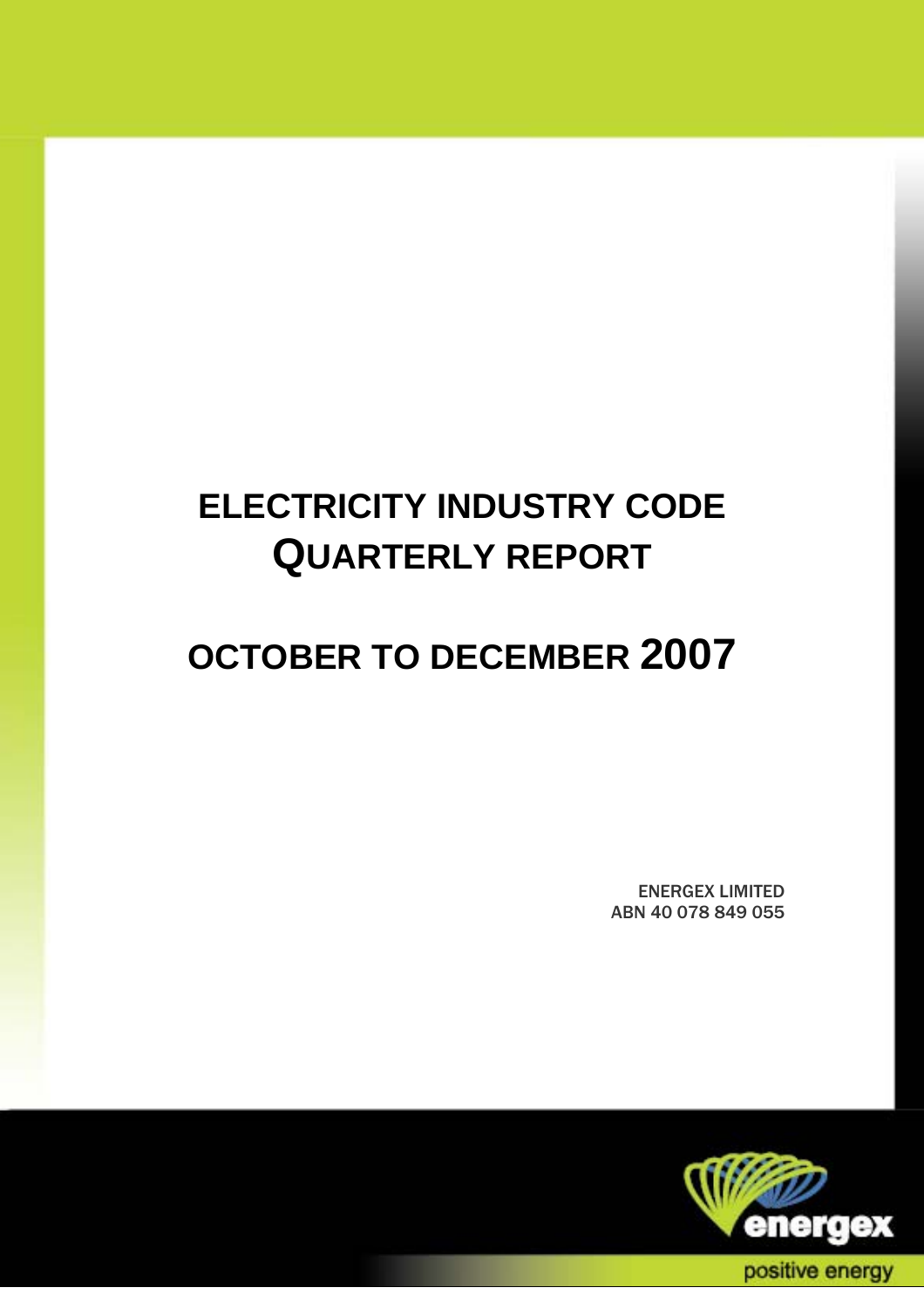

#### **TABLE OF CONTENTS**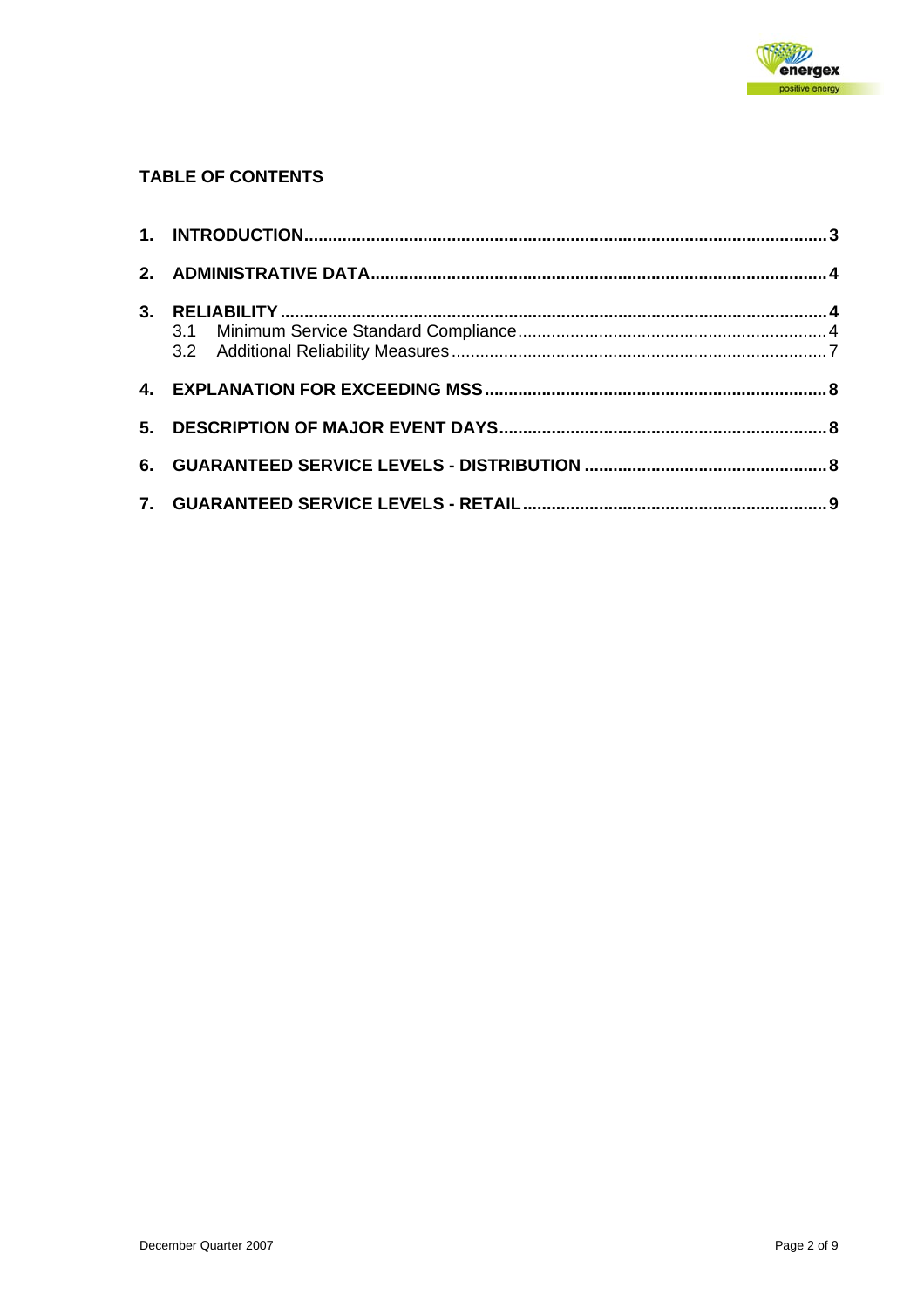

#### <span id="page-2-0"></span>**1. INTRODUCTION**

In response to the recommendations from the Electricity Distribution Service Delivery (EDSD – also referred to as the Sommerville Report) inquiry, the Queensland Government introduced the Queensland Electricity Industry Code ("Industry Code") under the *Electricity Act 1994* in January 2005. The third edition of the Industry Code became effective on the 1 July 2007.

Section 2.6.2 of the Industry Code requires Queensland's distribution entities to submit to the QCA a report within two months of the end of each quarter detailing the following:

- i. compliance with minimum service standards outlined in clause 2.4 of the Industry Code, including:
	- (a) performance against the SAIDI and SAIFI limits, by feeder type, including those interruptions listed in clause 2.4.3 of the Industry Code;
	- (b) performance against the SAIDI and SAIFI limits, by feeder type, excluding those interruptions listed in clause 2.4.3 of the Industry Code;
	- (c) details of the interruptions excluded under clause 2.4.3, including the number of minutes and interruptions excluded by feeder type and category of exclusion;
	- (d) description of any major event days; and
	- (e) the explanation of reasons for the distribution entity exceeding (where applicable) those minimum service standards and proposals to improve performance;
- ii. compliance with the guaranteed service levels (GSL), including:
	- (a) the number of GSL payments given by category and the amount of such rebates;
	- (b) the number of GSL payment claims by category; and
	- (c) the number of rejected GSL payment claims by category; and
- iii. any other matter reasonably notified by the QCA.

The reported information is for the period October to December 2007 and the financial year to date figures as at the end of December 2007.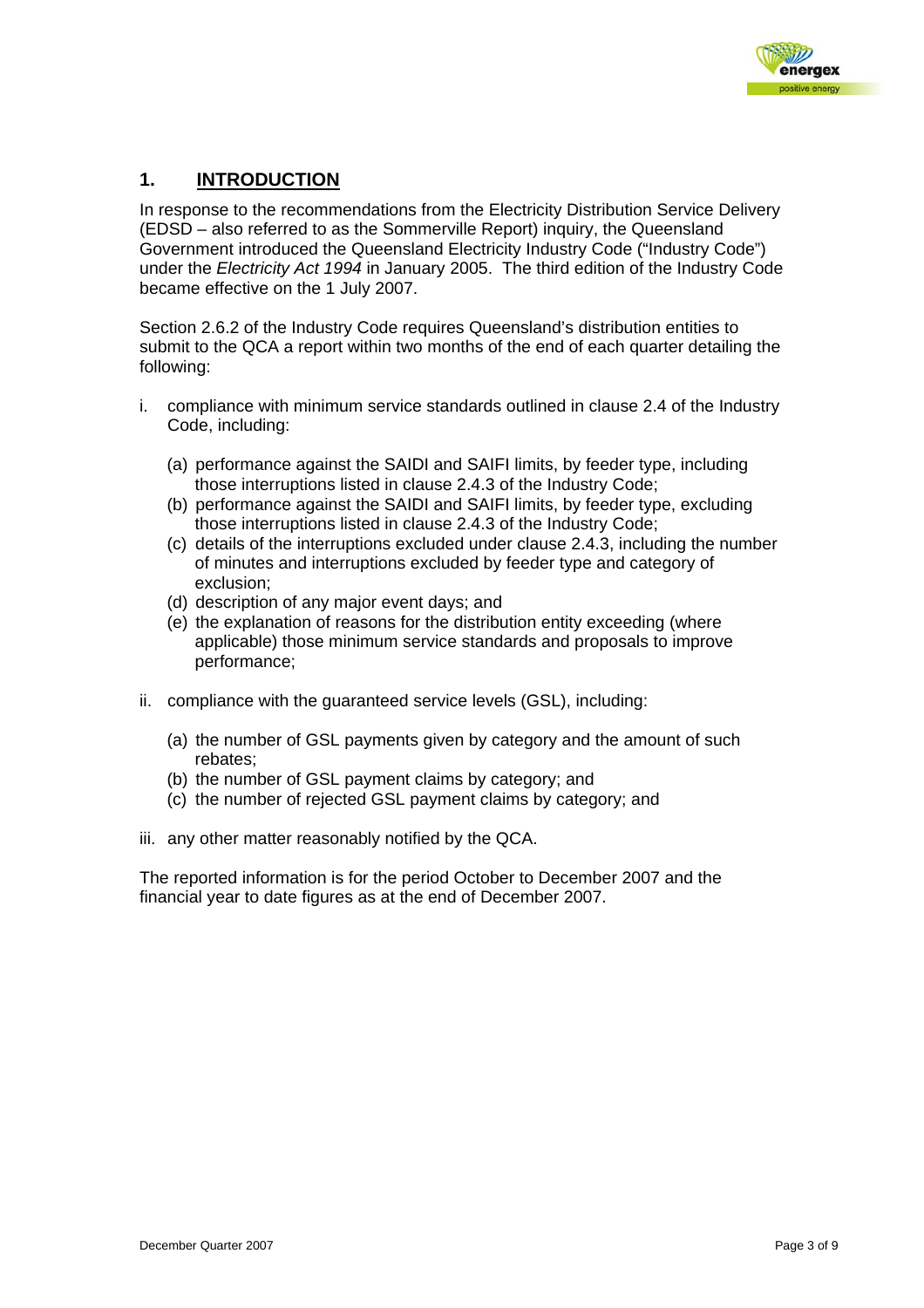

## <span id="page-3-0"></span>**2. ADMINISTRATIVE DATA**

| <b>Measure</b>                               | <b>Units</b> | Value                  |
|----------------------------------------------|--------------|------------------------|
| <b>Distribution Network Service Provider</b> | name         | <b>ENERGEX Limited</b> |
| First day of reporting period                | date         | 01-10-2007             |
| Last day of reporting period                 | date         | 31-12-2007             |

### **3. RELIABILITY**

# **3.1 Minimum Service Standard Compliance[1](#page-3-1)**

|                                                                                  | <b>December</b><br>Quarter 2007 | <b>Financial</b><br>year to date | <b>MSS</b><br>2007-08 |  |  |  |  |  |
|----------------------------------------------------------------------------------|---------------------------------|----------------------------------|-----------------------|--|--|--|--|--|
| <b>Measure</b><br>System Average Interruption Duration Index (SAIDI) - (minutes) |                                 |                                  |                       |  |  |  |  |  |
| <b>Total Including Exclusions &amp; Major Event</b>                              |                                 |                                  |                       |  |  |  |  |  |
| Days <sup>2</sup>                                                                | 39.710                          | 68.509                           | n/a                   |  |  |  |  |  |
| Central business district                                                        | 2.258                           | 2.334                            | n/a                   |  |  |  |  |  |
| Urban                                                                            | 27.054                          | 42.774                           | n/a                   |  |  |  |  |  |
| Short rural                                                                      | 69.283                          | 128.850                          | n/a                   |  |  |  |  |  |
| Long rural                                                                       | na                              | na                               | n/a                   |  |  |  |  |  |
| <b>Generation &amp; Transmission</b>                                             | 0.000                           | 0.000                            | n/a                   |  |  |  |  |  |
| Central business district                                                        | 0.000                           | 0.000                            | n/a                   |  |  |  |  |  |
| Urban                                                                            | 0.000                           | 0.000                            | n/a                   |  |  |  |  |  |
| Short rural                                                                      | 0.000                           | 0.000                            | n/a                   |  |  |  |  |  |
| Long rural                                                                       | na                              | na                               | n/a                   |  |  |  |  |  |
| <b>NEMMCO</b> direction                                                          | 0.000                           | 0.000                            | n/a                   |  |  |  |  |  |
| Central business district                                                        | 0.000                           | 0.000                            | n/a                   |  |  |  |  |  |
| Urban                                                                            | 0.000                           | 0.000                            | n/a                   |  |  |  |  |  |
| Short rural                                                                      | 0.000                           | 0.000                            | n/a                   |  |  |  |  |  |
| Long rural                                                                       | na                              | na                               | n/a                   |  |  |  |  |  |
| Automatic load shedding                                                          | 0.000                           | 0.000                            | n/a                   |  |  |  |  |  |
| Central business district                                                        | 0.000                           | 0.000                            | n/a                   |  |  |  |  |  |
| Urban                                                                            | 0.000                           | 0.000                            | n/a                   |  |  |  |  |  |
| Short rural                                                                      | 0.000                           | 0.000                            | n/a                   |  |  |  |  |  |
| Long rural                                                                       | na                              | na                               | n/a                   |  |  |  |  |  |
| <b>Customer Caused Interruptions</b>                                             | 0.00120                         | 0.00182                          | n/a                   |  |  |  |  |  |
| Central business district                                                        | 0.000                           | 0.000                            | n/a                   |  |  |  |  |  |
| Urban                                                                            | 0.00009                         | 0.00022                          | n/a                   |  |  |  |  |  |
| Short rural                                                                      | 0.00377                         | 0.00555                          | n/a                   |  |  |  |  |  |
| Long rural                                                                       | na                              | na                               | n/a                   |  |  |  |  |  |
| Authorised Interruption for Public Safety                                        | 0.000                           | 0.01837                          | n/a                   |  |  |  |  |  |
| Central business district                                                        | 0.000                           | 0.000                            | n/a                   |  |  |  |  |  |
| Urban                                                                            | 0.000                           | 0.02656                          | n/a                   |  |  |  |  |  |
| Short rural                                                                      | 0.000                           | 0.000                            | n/a                   |  |  |  |  |  |
|                                                                                  |                                 |                                  |                       |  |  |  |  |  |
| Long rural                                                                       | na                              | na                               | n/a                   |  |  |  |  |  |

<span id="page-3-1"></span> <sup>1</sup> The reliability statistics include single loss of supply events as required under the Code's definition of an interruption.

<span id="page-3-2"></span>This reliability statistic is an overall network number i.e. is a weighted summation of the reliability results for CBD, Urban and Short Rural components of ENERGEX's network.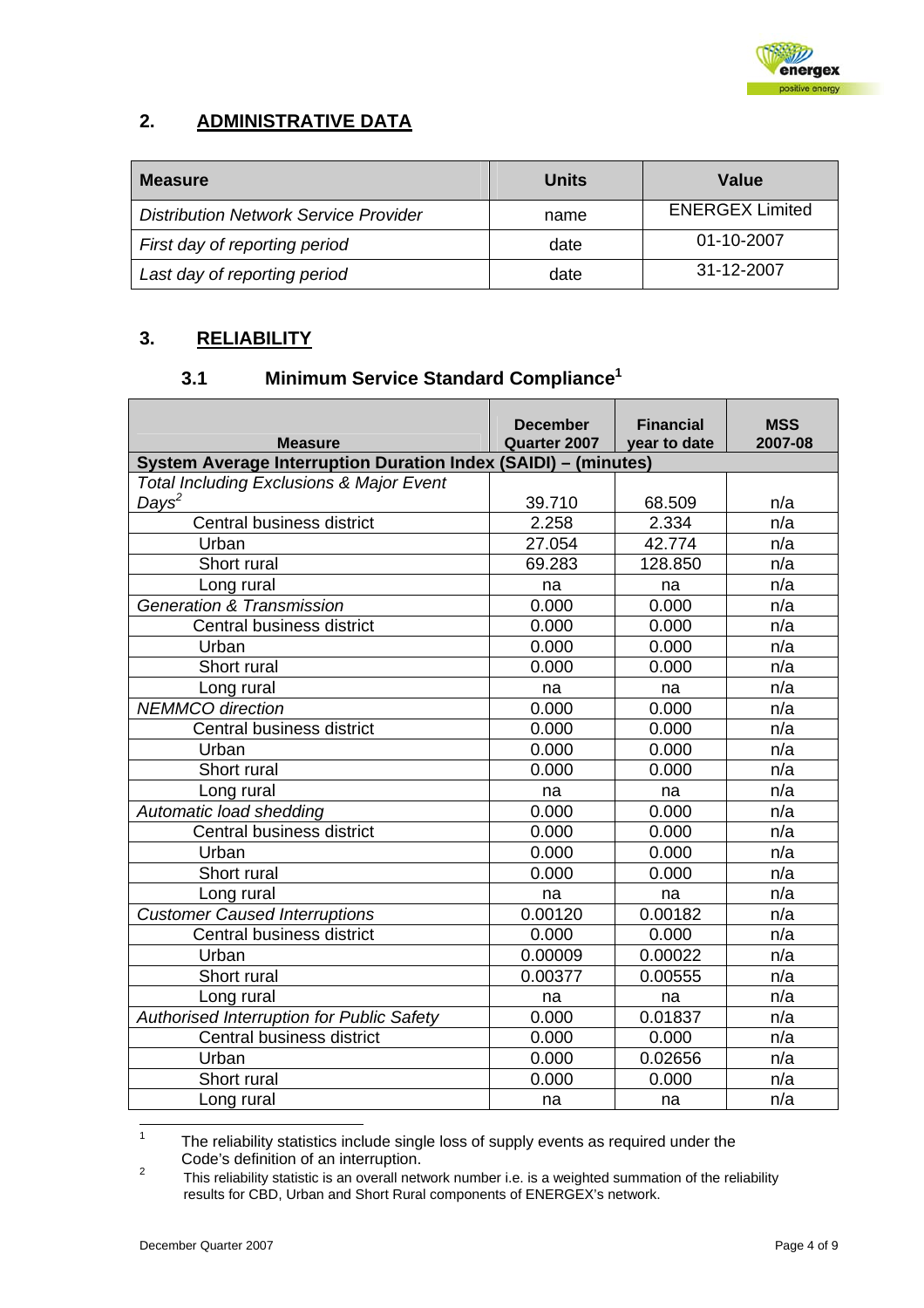

| <b>Measure</b>                                                 | <b>December</b><br>Quarter 2007 | <b>Financial</b><br>year to date | <b>MSS</b><br>2007-08 |
|----------------------------------------------------------------|---------------------------------|----------------------------------|-----------------------|
| <b>Total exclusions</b>                                        | 0.00120                         | 0.02019                          | n/a                   |
| Central business district                                      | 0.000                           | 0.000                            | n/a                   |
| Urban                                                          | 0.00009                         | 0.02678                          | n/a                   |
| Short rural                                                    | 0.00377                         | 0.00555                          | n/a                   |
| Long rural                                                     | na                              | na                               | n/a                   |
| <b>Major Event Days</b>                                        | 0.000                           | 0.000                            | n/a                   |
| Central business district                                      | 0.000                           | 0.000                            | n/a                   |
| Urban                                                          | 0.000                           | 0.000                            | n/a                   |
| Short rural                                                    | 0.000                           | 0.000                            | n/a                   |
| Long rural                                                     | na                              | na                               | n/a                   |
| Distribution system (after exclusions)                         | 39.709                          | 68.489                           | na                    |
| Central business district                                      | 2.258                           | 2.334                            | 20                    |
| Urban                                                          | 27.054                          | 42.747                           | 134                   |
| Short rural                                                    | 69.279                          | 128.845                          | 244                   |
| Long rural                                                     | na                              | na                               | na                    |
| System Average Interruption Frequency Index (SAIFI) - (number) |                                 |                                  |                       |
| <b>Total Including Exclusions &amp; Major Event</b>            |                                 |                                  |                       |
| $Days^3$                                                       | 0.426                           | 0.777                            | n/a                   |
| Central business district                                      | 0.018                           | 0.026                            | n/a                   |
| Urban                                                          | 0.306                           | 0.530                            | n/a                   |
| Short rural                                                    | 0.707                           | 1.356                            | n/a                   |
| Long rural                                                     | na                              | na                               | n/a                   |
| <b>Generation &amp; Transmission</b>                           | 0.000                           | 0.000                            | n/a                   |
| Central business district                                      | 0.000                           | 0.000                            | n/a                   |
| Urban                                                          | 0.000                           | 0.000                            | n/a                   |
| Short rural                                                    | 0.000                           | 0.000                            | n/a                   |
| Long rural                                                     | na                              | na                               | n/a                   |
| <b>NEMMCO</b> direction                                        | 0.000                           | 0.000                            | n/a                   |
| Central business district                                      | 0.000                           | 0.000                            | n/a                   |
| Urban                                                          | 0.000                           | 0.000                            | n/a                   |
| Short rural                                                    | 0.000                           | 0.000                            | n/a                   |
| Long rural                                                     | na                              | na                               | n/a                   |
| Automatic load shedding                                        | 0.000                           | 0.000                            | n/a                   |
| Central business district                                      | 0.000                           | 0.000                            | n/a                   |
| Urban                                                          | 0.000                           | 0.000                            | n/a                   |
| Short rural                                                    | 0.000                           | 0.000                            | n/a                   |
| Long rural                                                     | na                              | na                               | n/a                   |
| <b>Customer Caused Interruptions</b>                           | 0.000                           | 0.000                            | n/a                   |
| Central business district                                      | 0.000                           | 0.000                            | n/a                   |
| Urban                                                          | 0.000                           | 0.000                            | n/a                   |
| Short rural                                                    | 0.000                           | 0.000                            | n/a                   |
| Long rural                                                     | na                              | na                               | n/a                   |
| Authorised Interruption for Public Safety                      | 0.000                           | 0.000                            | n/a                   |
| Central business district                                      | 0.000                           | 0.000                            | n/a                   |
| Urban                                                          | 0.000                           | 0.000                            | n/a                   |
| Short rural                                                    | 0.000                           | 0.000                            | n/a                   |
| Long rural                                                     | na                              | na                               | n/a                   |

<span id="page-4-0"></span> <sup>3</sup> This reliability statistic is an overall network number i.e. is a weighted summation of the reliability results for CBD, Urban and Short Rural components of ENERGEX's network.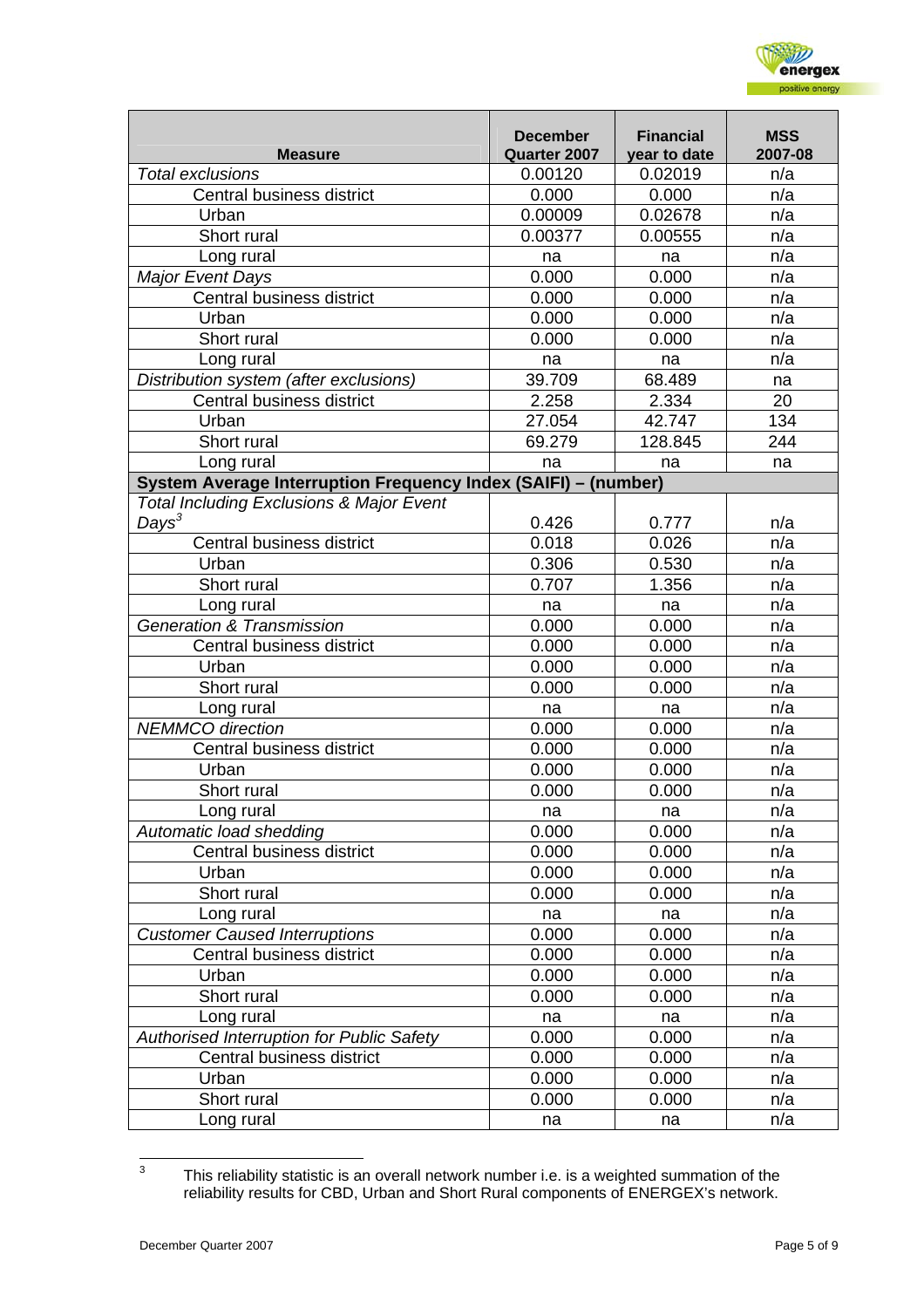

| <b>Measure</b>             | <b>December</b><br><b>Quarter 2007</b> | <b>Financial</b><br>year to date | <b>MSS</b><br>2007-08 |
|----------------------------|----------------------------------------|----------------------------------|-----------------------|
| Total exclusions           | 0.000                                  | 0.000                            | n/a                   |
| Central business district  | 0.000                                  | 0.000                            | n/a                   |
| Urban                      | 0.000                                  | 0.000                            | n/a                   |
| Short rural                | 0.000                                  | 0.000                            | n/a                   |
| Long rural                 | na                                     | na                               | n/a                   |
| <b>Major Event Days</b>    | 0.000                                  | 0.000                            | n/a                   |
| Central business district  | 0.000                                  | 0.000                            | n/a                   |
| Urban                      | 0.000                                  | 0.000                            | n/a                   |
| Short rural                | 0.000                                  | 0.000                            | n/a                   |
| Long rural                 | na                                     | na                               | n/a                   |
| <b>Distribution system</b> | 0.426                                  | 0.776                            | na                    |
| Central business district  | 0.018                                  | 0.026                            | 0.33                  |
| Urban                      | 0.306                                  | 0.530                            | 1.54                  |
| Short rural                | 0.707                                  | 1.356                            | 2.63                  |
| Long rural                 | na                                     | na                               | na                    |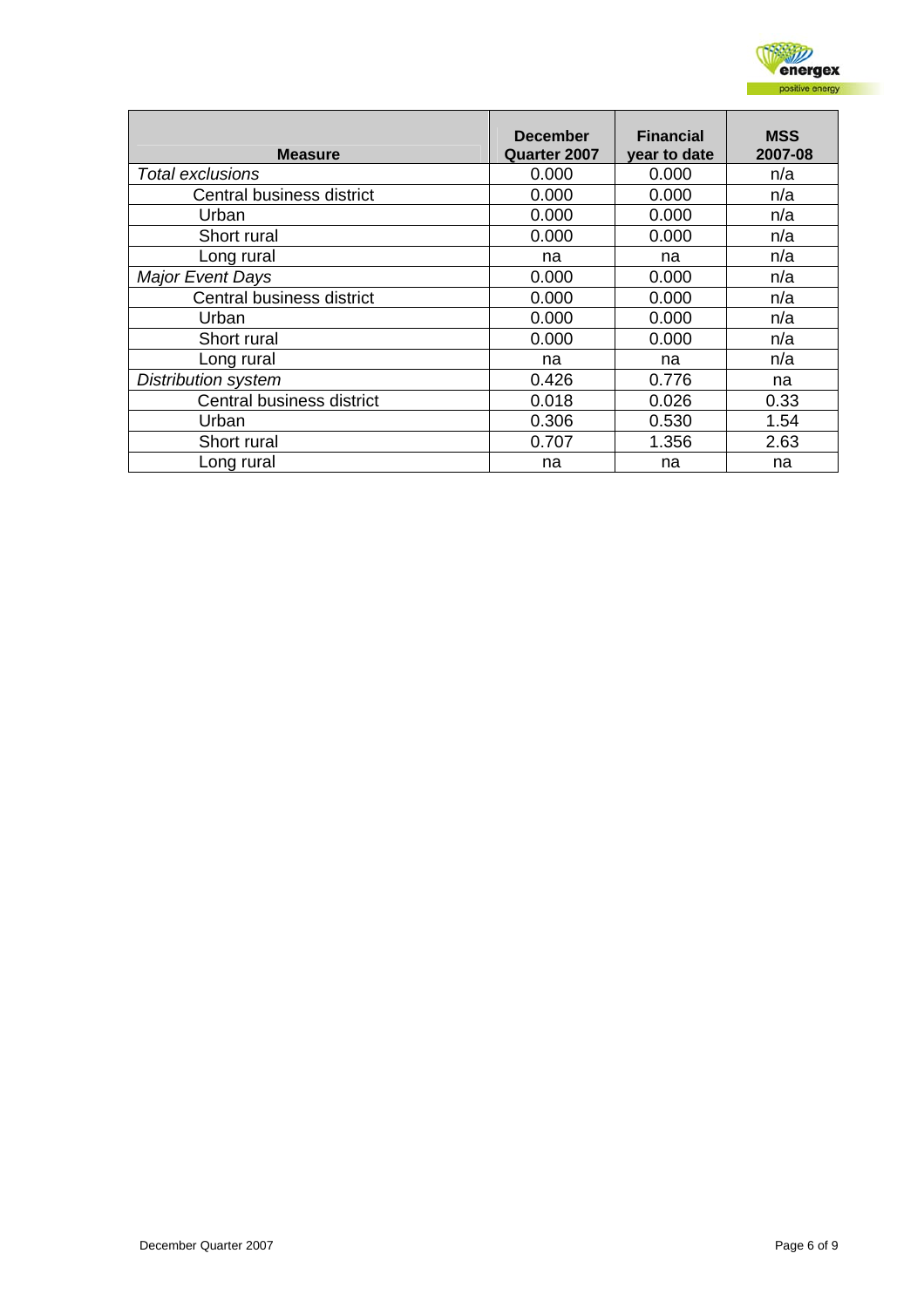

# **3.2 Additional Reliability Measures**

<span id="page-6-0"></span>

|                                                     |              | December 2007 Quarter                                 |                                                             | <b>Year to Date</b>                                          |                                                             |
|-----------------------------------------------------|--------------|-------------------------------------------------------|-------------------------------------------------------------|--------------------------------------------------------------|-------------------------------------------------------------|
| <b>QCA Measures</b>                                 | <b>Units</b> | Value<br>(before<br>removal of<br>excluded<br>events) | <b>Value</b><br>(after<br>removal of<br>excluded<br>events) | <b>Value</b><br>(before<br>removal of<br>excluded<br>events) | <b>Value</b><br>(after<br>removal of<br>excluded<br>events) |
|                                                     |              |                                                       | System Average Interruption Duration Index (SAIDI)          |                                                              |                                                             |
| Planned<br>Distribution system                      | minutes      | 4.864                                                 | 4.864                                                       | 9.205                                                        | 9.205                                                       |
| <b>CBD</b>                                          | minutes      | 0.000                                                 | 0.000                                                       | 0.076                                                        | 0.076                                                       |
| Urban                                               | minutes      | 3.335                                                 | 3.335                                                       | 6.638                                                        | 6.638                                                       |
| <b>Short Rural</b>                                  | minutes      | 8.440                                                 | 8.440                                                       | 15.236                                                       | 15.236                                                      |
| Long Rural                                          | minutes      | na                                                    | na                                                          | na                                                           | na                                                          |
| Unplanned<br><b>Distribution system</b>             | minutes      | 34.846                                                | 34.845                                                      | 59.305                                                       | 59.285                                                      |
| <b>CBD</b>                                          | minutes      | 2.258                                                 | 2.258                                                       | 2.258                                                        | 2.258                                                       |
| Urban                                               | minutes      | 23.719                                                | 23.719                                                      | 36.136                                                       | 36.109                                                      |
| <b>Short Rural</b>                                  | minutes      | 60.843                                                | 60.839                                                      | 113.614                                                      | 113.609                                                     |
| Long Rural                                          | minutes      | na                                                    | na                                                          | na                                                           | na                                                          |
| System Average Interruption Frequency Index (SAIFI) |              |                                                       |                                                             |                                                              |                                                             |
| Planned<br>Distribution system                      | number       | 0.017                                                 | 0.017                                                       | 0.033                                                        | 0.033                                                       |
| <b>CBD</b>                                          | number       | 0.000                                                 | 0.000                                                       | 0.008                                                        | 0.008                                                       |
| Urban                                               | number       | 0.011                                                 | 0.011                                                       | 0.023                                                        | 0.023                                                       |
| <b>Short Rural</b>                                  | number       | 0.029                                                 | 0.029                                                       | 0.057                                                        | 0.057                                                       |
| Long Rural                                          | number       | na                                                    | na                                                          | na                                                           | na                                                          |
| <b>Unplanned</b><br>Distribution system             | number       | 0.410                                                 | 0.409                                                       | 0.744                                                        | 0.743                                                       |
| <b>CBD</b>                                          | number       | 0.018                                                 | 0.018                                                       | 0.018                                                        | 0.018                                                       |
| Urban                                               | number       | 0.295                                                 | 0.295                                                       | 0.507                                                        | 0.507                                                       |
| <b>Short Rural</b>                                  | number       | 0.678                                                 | 0.678                                                       | 1.299                                                        | 1.299                                                       |
| Long Rural                                          | number       | na                                                    | na                                                          | na                                                           | na                                                          |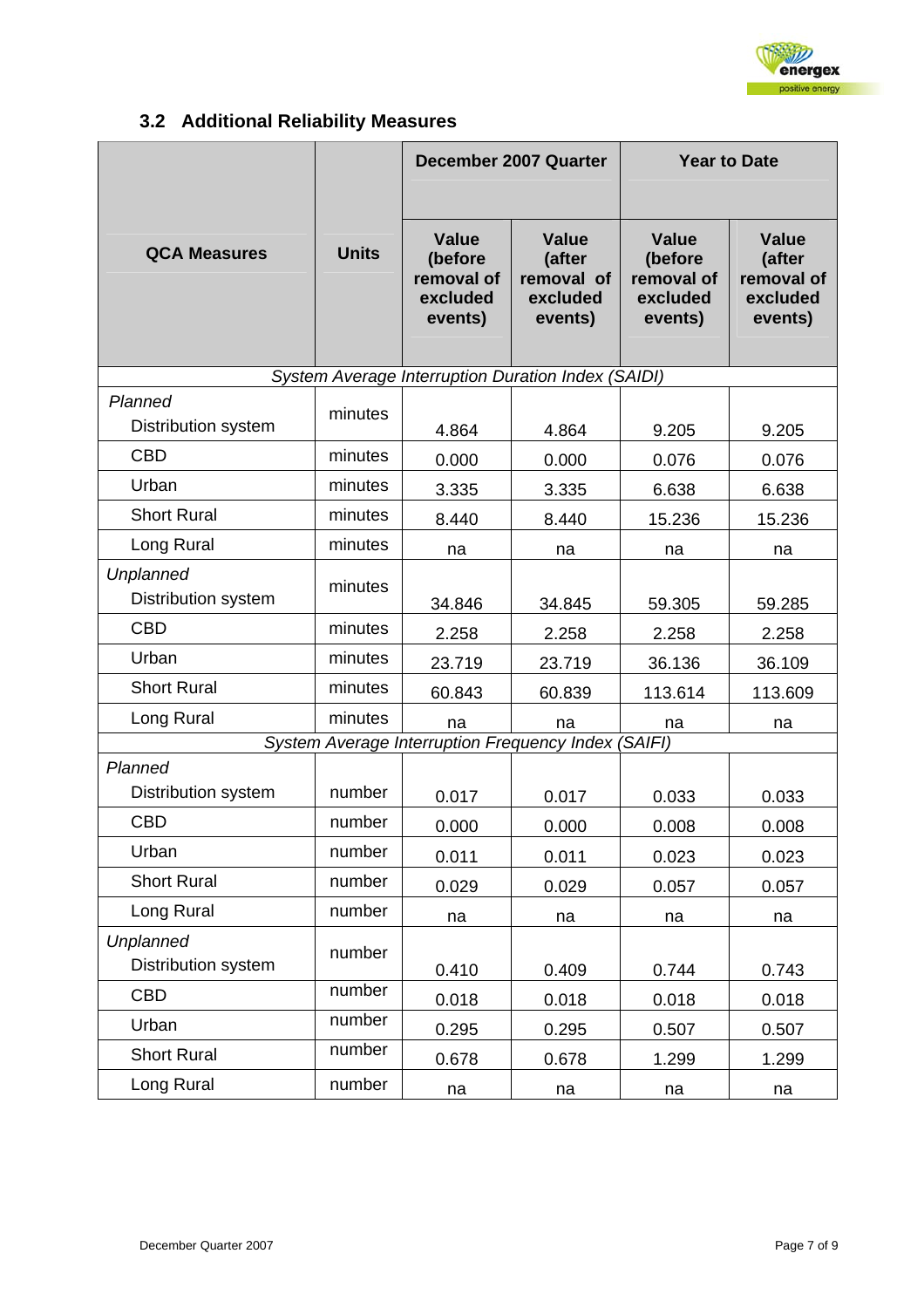

### <span id="page-7-0"></span>**4. EXPLANATION FOR EXCEEDING MSS**

| <b>Explanation</b>                                            | <b>Exceeded MSS</b> |
|---------------------------------------------------------------|---------------------|
| No YTD performance figures have exceeded the MSS for 2007/08. | none                |

#### **5. DESCRIPTION OF MAJOR EVENT DAYS**

| <b>Description of Events</b> | <b>Date</b> |
|------------------------------|-------------|
| No recorded events           | none        |

#### **6. GUARANTEED SERVICE LEVELS - DISTRIBUTION**

| <b>GSL Description</b>                                                            | No. of<br><b>Claims</b><br>Paid<br>for<br><b>Period</b> | <b>Total</b><br>\$'s<br><b>Paid for</b><br><b>Period</b> | No of<br><b>Claims</b><br><b>Rejected</b><br>for<br><b>Period</b> | <b>Cumulative</b><br>No. of<br><b>Claims for</b><br>financial<br>YTD <sup>#</sup> | <b>Cumulative</b><br>\$'s Paid for<br>financial<br>$YTD^*$ | <b>Cumulative</b><br><b>No of Claims</b><br><b>Rejected</b><br>for financial<br>YTD <sup>#</sup> |
|-----------------------------------------------------------------------------------|---------------------------------------------------------|----------------------------------------------------------|-------------------------------------------------------------------|-----------------------------------------------------------------------------------|------------------------------------------------------------|--------------------------------------------------------------------------------------------------|
| Non notification<br>Planned Interruption<br>- Business<br>$(GSL = $50)$           | $\overline{0}$                                          | \$0                                                      | $\overline{0}$                                                    | $\overline{0}$                                                                    | \$0                                                        | $\overline{0}$                                                                                   |
| Non notification<br>Planned Interruption<br>- Residential<br>$(GSL = $20)$        | $\overline{2}$                                          | \$40                                                     | $\mathbf 0$                                                       | 3                                                                                 | \$60                                                       | $\overline{0}$                                                                                   |
| New Connection -<br>Failure to Complete<br>$(GSL = $40/day$<br>late)              | 96                                                      | \$12,120                                                 | $\overline{2}$                                                    | 130                                                                               | \$15,080                                                   | $\overline{2}$                                                                                   |
| Wrongful<br>Disconnection<br>$(GSL = $100)$                                       | 39                                                      | \$3,900                                                  | 0                                                                 | 74                                                                                | \$7,400                                                    | $\mathbf 0$                                                                                      |
| Failure to<br>Reconnect<br>$(GSL = $40/day$<br>late)                              | 10                                                      | \$1,200                                                  | $\overline{4}$                                                    | 11                                                                                | \$1,240                                                    | $\overline{4}$                                                                                   |
| <b>Hot Water</b><br>Complaint - Failure<br>to attend<br>$(GSL = $40/day$<br>late) | $\mathbf 0$                                             | \$0                                                      | 0                                                                 | 1                                                                                 | \$40                                                       | $\mathbf 0$                                                                                      |
| <b>Missed Scheduled</b><br>Appointment<br>$(GSL = $40)$                           | 3                                                       | \$120                                                    | $\overline{0}$                                                    | 8                                                                                 | \$320                                                      | $\overline{0}$                                                                                   |
| Reliability-<br>interruption duration<br>$(GSL = $80)$                            | $\mathbf 0$                                             | \$0                                                      | 1                                                                 | $\mathbf{1}$                                                                      | \$80                                                       | 12                                                                                               |
| Reliability $-$<br>interruption<br>frequency<br>$(GSL = $80)$                     | $\mathbf 0$                                             | \$0                                                      | 0                                                                 | 0                                                                                 | $\mathbf 0$                                                | 6                                                                                                |
| <b>Total:</b>                                                                     | 150                                                     | \$17,380                                                 | $\overline{7}$                                                    | 228                                                                               | \$24,220                                                   | 24                                                                                               |

Notes: # Cumulative claims for 2007-08 financial year to date.